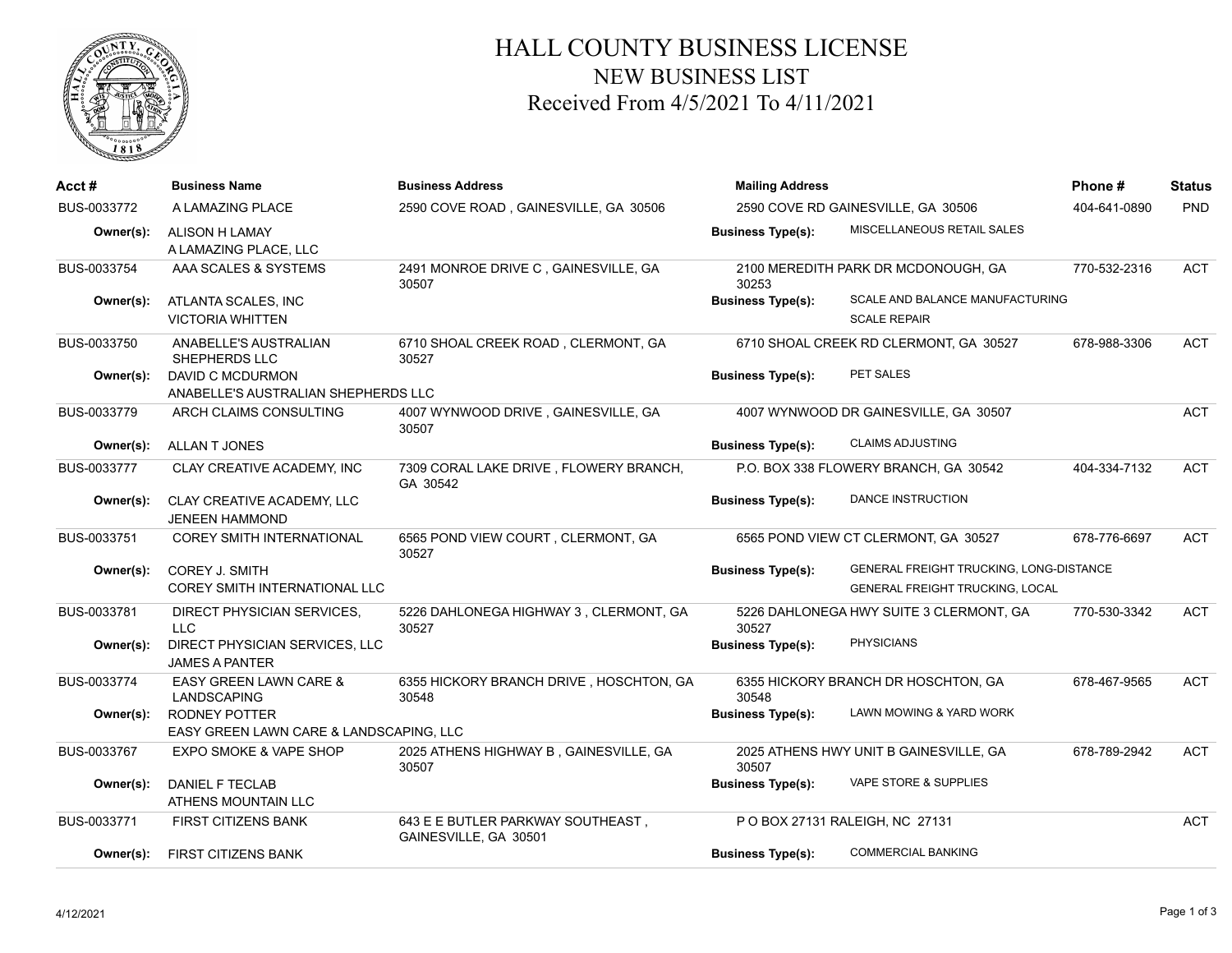

## HALL COUNTY BUSINESS LICENSE NEW BUSINESS LIST Received From 4/5/2021 To 4/11/2021

| Acct #      | <b>Business Name</b>                                           | <b>Business Address</b>                              | <b>Mailing Address</b>                          |                                            | Phone#       | <b>Status</b> |
|-------------|----------------------------------------------------------------|------------------------------------------------------|-------------------------------------------------|--------------------------------------------|--------------|---------------|
| BUS-0033755 | JVARELA BOUTIQUE, LLC                                          | 4696 HOLLAND DAM ROAD, FLOWERY BRANCH,<br>GA 30542   | 4696 HOLLAND DAM RD FLOWERY BRANCH, GA<br>30542 |                                            | 678-690-0051 | <b>ACT</b>    |
| Owner(s):   | JULIANA VARELA DEL CID<br>JVARELA BOUTIQUE, LLC                |                                                      | <b>Business Type(s):</b>                        | <b>CLOTHING AND ACCESSORIES</b>            |              |               |
| BUS-0033757 | <b>KINGS KREATIONS</b>                                         | 2344 EAST DENNIS DRIVE, GAINESVILLE, GA<br>30507     |                                                 | 2344 EAST DENNIS DR GAINESVILLE, GA 30507  | 678-698-9873 | <b>ACT</b>    |
| Owner(s):   | DARRYL D KING                                                  |                                                      | <b>Business Type(s):</b>                        | GENERAL MERCHANDISE SALES - NEW ITEMS ONLY |              |               |
| BUS-0033778 | LARRY JARRARD HANDYMAN                                         | 4371 ED HENSON ROAD, GAINESVILLE, GA<br>30506        |                                                 | 4371 ED HENSON RD GAINESVILLE, GA 30506    | 706-809-9594 | <b>ACT</b>    |
| Owner(s):   | <b>LARRY JARRARD</b>                                           |                                                      | <b>Business Type(s):</b>                        | <b>BUILDING IMPROVEMENTS</b>               |              |               |
|             |                                                                |                                                      |                                                 | MISCELLANEOUS BUSINESS SERVICES            |              |               |
| BUS-0033756 | NORTH ATLANTA COMMISSION                                       | 3335 LAKE SEMINOLE PLACE, BUFORD, GA<br>30519        |                                                 | 3335 LAKE SEMINOLE PL BUFORD, GA 30519     | 678-578-9175 | <b>ACT</b>    |
| Owner(s):   | <b>JESSE GORDON</b><br>NORTH ATLANTA COMMISSION, LLC           |                                                      | <b>Business Type(s):</b>                        | <b>JEWELRY STORES</b>                      |              |               |
| BUS-0033773 | NORTH GEORGIA FORESTRY<br><b>MULCHING</b>                      | 5355 GRANT ROAD, MURRAYVILLE, GA 30564               |                                                 | 5355 GRANT RD MURRAYVILLE, GA 30564        | 678-296-2274 | <b>ACT</b>    |
| Owner(s):   | NORTH GEORGIA FORESTRY MULCHING, LLC<br><b>TYLER SHEFFIELD</b> |                                                      | <b>Business Type(s):</b>                        | LAWN MOWING & YARD WORK                    |              |               |
| BUS-0033780 | PEUGH AND SONS LLC                                             | 7214 SPOUT SPRINGS ROAD, FLOWERY<br>BRANCH, GA 30542 | GA 30542                                        | 7214 SPOUT SPRINGS RD FLOWERY BRANCH,      |              | <b>ACT</b>    |
| Owner(s):   | <b>DWIGHT B PEUGH</b><br>PEUGH AND SONS LLC                    |                                                      | <b>Business Type(s):</b>                        | LAWN MOWING & YARD WORK                    |              |               |
| BUS-0033758 | PRO EDGE LAND MANAGEMENT<br><b>LLC</b>                         | 4938 PRICE ROAD, GAINESVILLE, GA 30506               |                                                 | 4938 PRICE RD GAINESVILLE, GA 30506        | 678-316-5688 | <b>ACT</b>    |
| Owner(s):   | PRO EDGE LAND MANAGEMENT, LLC                                  |                                                      | <b>Business Type(s):</b>                        | TREE TRIMMING/REMOVAL SERVICE              |              |               |
|             | <b>HANNAH M GRINDLE</b>                                        |                                                      |                                                 | MISCELLANEOUS BUSINESS SERVICES            |              |               |
| BUS-0033775 | SHELL FOOD MART                                                | 5804 CORNELIA HIGHWAY, ALTO, GA 30510                |                                                 | 5804 CORNELIA HWY ALTO, GA 30510           | 770-869-9001 | <b>ACT</b>    |
| Owner(s):   | <b>FARIDA BUSINESS, LLC</b><br><b>NOORUDDIN VIRANI</b>         |                                                      | <b>Business Type(s):</b>                        | <b>CONVENIENCE STORES</b>                  |              |               |
| BUS-0033776 | <b>SMITH LAWN CARE</b>                                         | 2361 ATHENS HIGHWAY A, GAINESVILLE, GA<br>30507      |                                                 | 2361 ATHENS HWY GAINESVILLE, GA 30507      | 770-533-0130 | <b>ACT</b>    |
| Owner(s):   | <b>DAVID SMITH</b>                                             |                                                      | <b>Business Type(s):</b>                        | LAWN MOWING & YARD WORK                    |              |               |
| BUS-0033783 | SUNBERI BOUTIQUE                                               | 4216 TWIN RIVERS DRIVE, GAINESVILLE, GA<br>30504     |                                                 | 4216 TWIN RIVERS DR GAINESVILLE, GA 30504  | 470-228-1722 | <b>ACT</b>    |
| Owner(s):   | ADRIANNE N WAZETER                                             |                                                      | <b>Business Type(s):</b>                        | <b>APPAREL SALES</b>                       |              |               |
|             |                                                                |                                                      |                                                 |                                            |              |               |